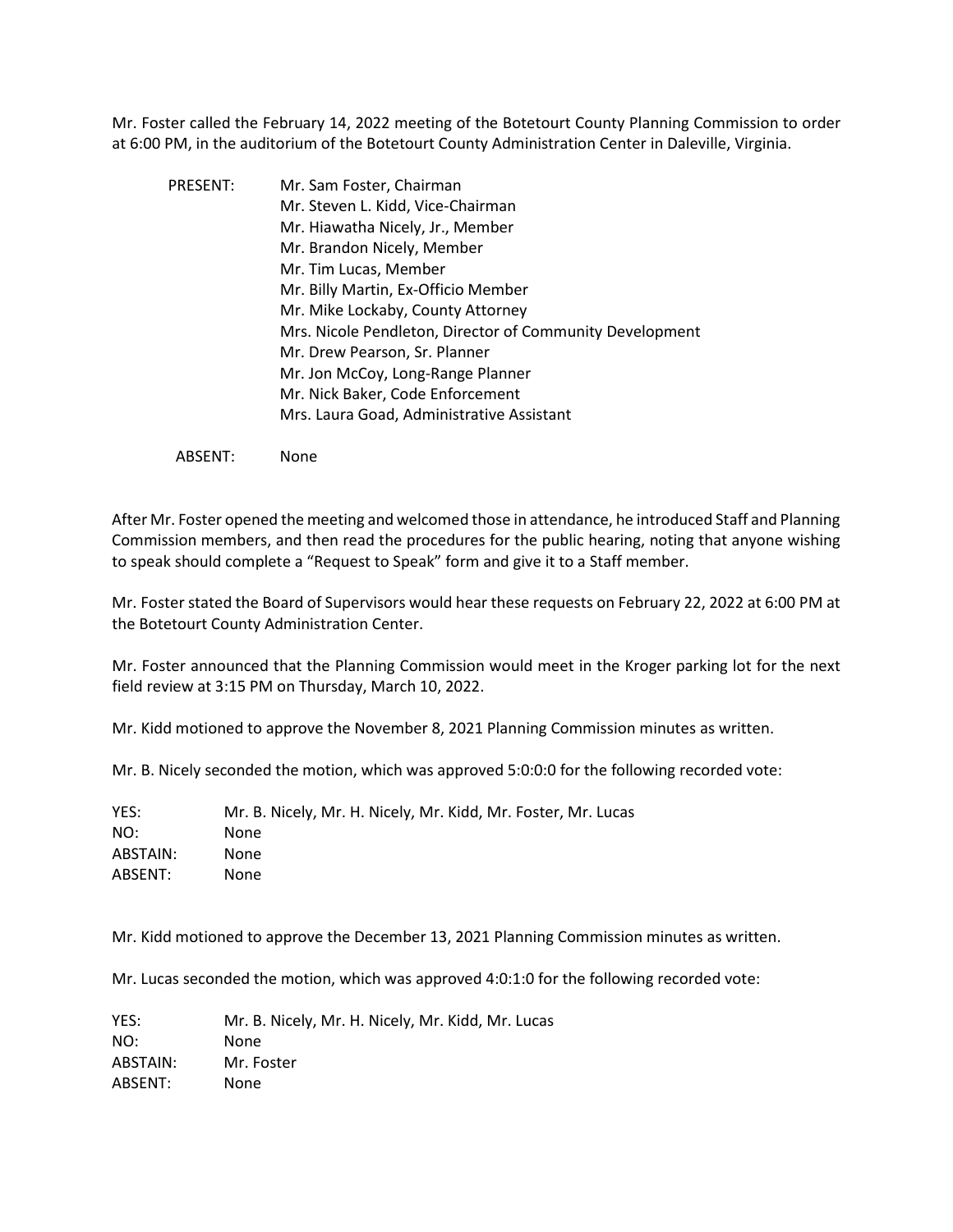Mr. Foster announced that Buttons Bluff LLC requested to withdraw their application, and since this was advertised, the Planning Commission needed to vote on whether or not to accept the request to withdraw.

Mr. Kidd motioned to approve Buttons Bluff LLC request to withdraw their application.

Mr. H. Nicely seconded the motion, which was approved 5:0:0:0 for the following recorded vote:

YES: Mr. B. Nicely, Mr. H. Nicely, Mr. Kidd, Mr. Foster, Mr. Lucas NO: None ABSTAIN: None ABSENT: None

Mr. Kidd motioned to withdraw their Comprehensive Plan amendment request.

Mr. Lucas seconded the motion, which was approved 5:0:0:0 for the following recorded vote:

| YES:     | Mr. B. Nicely, Mr. H. Nicely, Mr. Kidd, Mr. Foster, Mr. Lucas |
|----------|---------------------------------------------------------------|
| NO:      | None                                                          |
| ABSTAIN: | None                                                          |
| ABSENT:  | None.                                                         |

# **Public Hearings**

AmsterdamDistrict: Melinda Ann Simpson requests a Special Exception Permit, with possible conditions,in accordance with *Sec. 25-583 Special Exceptions* and *Sec. 25-73. – Uses Permissible by Special Exception*to permit a private kennel for up to 20 dogs in the Agricultural (A-1) Use District on a 3.47-acre lot at 515 Etzler Road (State Route 672), Troutville, VA, and identified on the Real Property Identification Maps of Botetourt County as Section 87, Parcel 141A.

Mr. McCoy read the request aloud as he displayed the PowerPoint Legal Advertisement slide. He stated that Ms. Melinda Simpson was the founder of the Kindred Souls K9 Sanctuary, met with Staff, and submitted the application for a private kennel. Mr. McCoy further stated the property was zoned Agricultural (A-1), then displayed the zoning map, noting the nearby Botetourt Sports Complex, and explained that Ms. Simpson adopts animals senior and specialty dogs from the local animal shelter to give them a home setting, using the Kindred Souls K9 Sanctuary as a fundraiser to assist with costs for the dogs' care and provision. He also explained that Ms. Simpson would not accept dogs from the general population, only from the local animal shelter. He noted the waste was disposed of with normal trash; in the event of death, the dogs would be taken off-site for cremation; the home had a fenced in backyard approximately 300 feet from the nearest neighbor, and no animals would be kept outside of the home and would access the fenced-in backyard only for bathroom visits. Mr. McCoy displayed the aerial map noting the location of the fence. He said in the event Ms. Simpson was unavailable, she had a trusted friend to assist her with the care of dogs while she is on vacation. Mr. McCoy mentioned a positive comment from her neighbor and displayed photos from her property that were supplied with her application. Mr. McCoy brought up suggested conditions as follows if the SEP were to be approved: 1.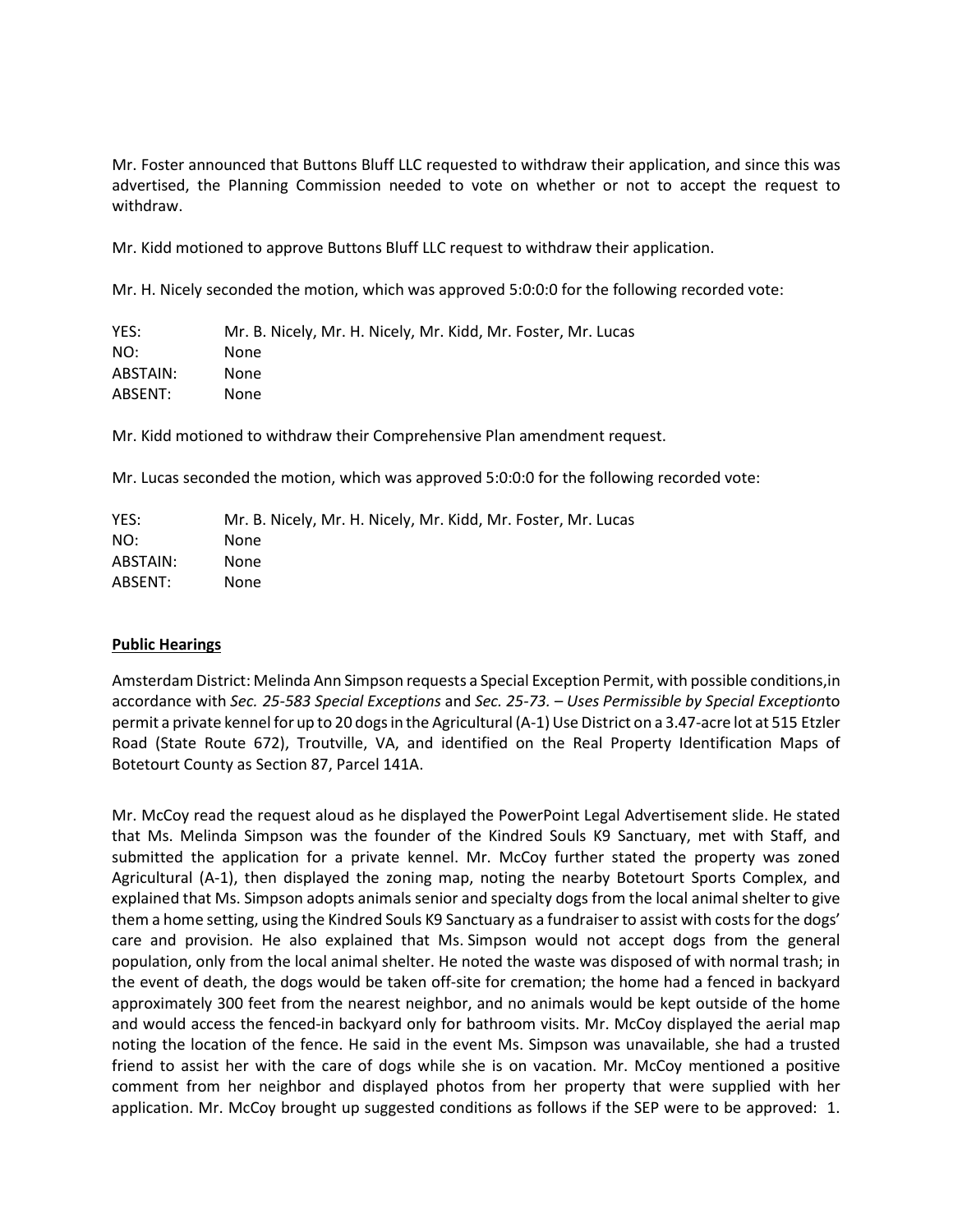The private kennel shall be limited to no more than twenty (20) dogs. 2. Noise generated by the dogs shall not violate provisions of the Botetourt County Noise Ordinance.

Mr. Foster wanted to know if a new property owner would be able to use this SEP, if approved.

Mrs. Pendleton responded that yes, a new owner could have a private kennel here, but not a commercial kennel, which would be a different Special Exception Permit.

Mr. Lucas asked if this was specific for elderly dogs, or just up to 20 dogs.

Mr. McCoy replied that the applicant was present to speak to her request.

Mr. Foster opened the public hearing

Ms. Simpson wanted to know if the Planning Commission had. any questions for her, as she stated she only wanted to deal with older or hospice dogs.

H. Nicely asked Ms. Simpson how she started.

Ms. Simpson replied that she did SPCA fostering for awhile and realized that older dogs have a hard time getting adopted.

## *There being no one else to speak, Mr. Foster closed the public hearing.*

Mr. Lucas stated that he looked forward to seeing something like this, mentioned that if the dogs were kept indoors, age would not be as much of a concern.

Mr. Kidd stated that he felt like this was good, as he questioned what would happen if the land was sold, and there was an outdoor kennel.

Mr. Foster suggested putting in a condition regarding outdoor kennels.

Mrs. Pendleton commented they could do a condition that limited or prohibited outdoor runs.

Mr. Kidd noted conformance to the plan as a possibility.

Mrs. Pendleton noted, "Substantial conformance to the plan as shown."

H. Nicely brought up his visit to the property. He stated it was nice, well kept, and fenced, as he commended Ms. Simpson for the work she was doing.

Mr. H. Nicely motioned to forward the request for a private dog kennel, with possible conditions, with a recommendation for conditional approval on the basis that the requirements of Section 25-583 of the Zoning Ordinance has been satisfied with the following conditions:

1. The private kennel shall be limited to no more than twenty (20) dogs.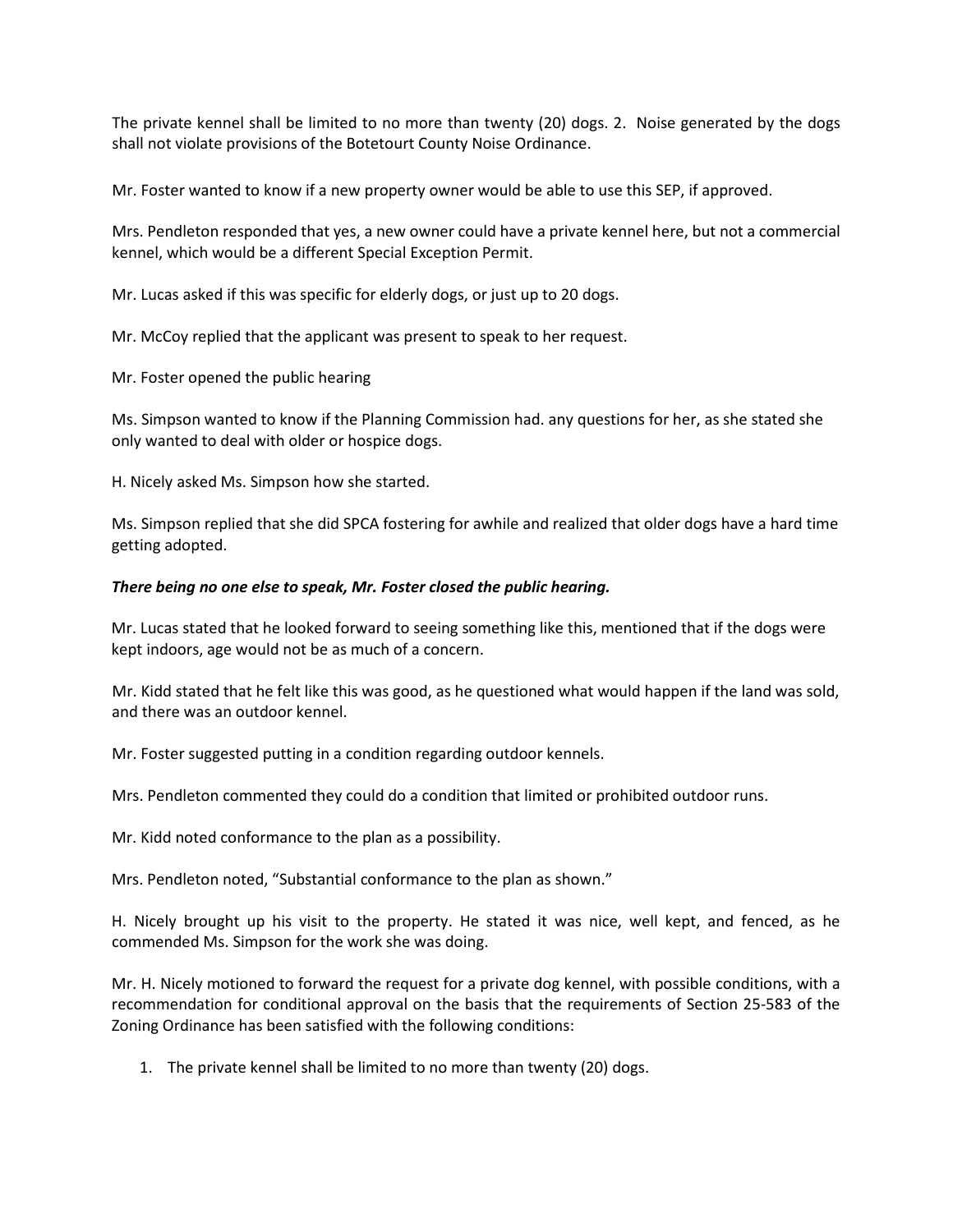- 2. Noise generated by the dogs shall not violate provisions of the Botetourt County Noise Ordinance.
- 3. Substantial conformance to plan included with the application.

Mr. Kidd seconded, which was unanimously approved 5:0:0:0, with the following recorded vote:

| YES:     | Mr. B. Nicely, Mr. H. Nicely, Mr. Kidd, Mr. Foster, Mr. Lucas |
|----------|---------------------------------------------------------------|
| NO:      | None                                                          |
| ABSTAIN: | None                                                          |
| ABSENT:  | None                                                          |

Amsterdam District: Joel F. & Rietta L. Plante request a rezoning of a 4.26-acre parcel, with possible proffered conditions, from the Agricultural Rural Residential (AR) Use District to the Agriculture (A-1) Use District for agricultural uses, and a Homestay, Short-Term Rental, in accordance with *Sec. 25-581.- Zoning map amendment—Owner initiated.* and *Article II, Division 1. – Agricultural (A-1) Sec 25-72 (20).- Permitted Uses* of the Botetourt County Code. Located at 50 Ottaway Road, Troutville, this parcel is identified on the Real Property Identification Maps of Botetourt County as Section 101B(4), Parcel 24.

Mr. Baker read the request aloud and displayed the zoning map. He stated there was a mix of properties nearby with A-1 to AR and B3 zoning, plus seven single-family homes nearby. He displayed an aerial map and described the placement of this rezoning request. He stated the applicant requested to use one spare bedroom for Homestay short-term rental, which was not allowed in the AR Use District.

Mr. Foster opened public hearing, commenting that no one signed up to speak.

Mr. Plante was present to speak on his own behalf. He stated that he had one extra bedroom and bathroom, and he would rather that it be used. He further stated it would only be rented out a couple of days at a time.

Mr. Lucas asked how he would advertise, and the venue.

Mr. Plante answered that he would use something such as Air bNb and would promote the Appalachian trail.

# *There being no one else to speak, Mr. Foster closed the public hearing.*

Mr. Lucas noted there was plenty of space on property.

Mr. H. Nicely motioned to forward the Agricultural (A-1) rezoning request for agricultural uses and a Homestay, Short-Term Rental, with possible proffered conditions, with a recommendation of approval to the Board of Supervisors on the basis that the requirements of Section 25-581 of the Zoning Ordinance has been satisfied.

Mr. Kidd seconded, which was unanimously approved 5:0:0:0, with the following recorded vote: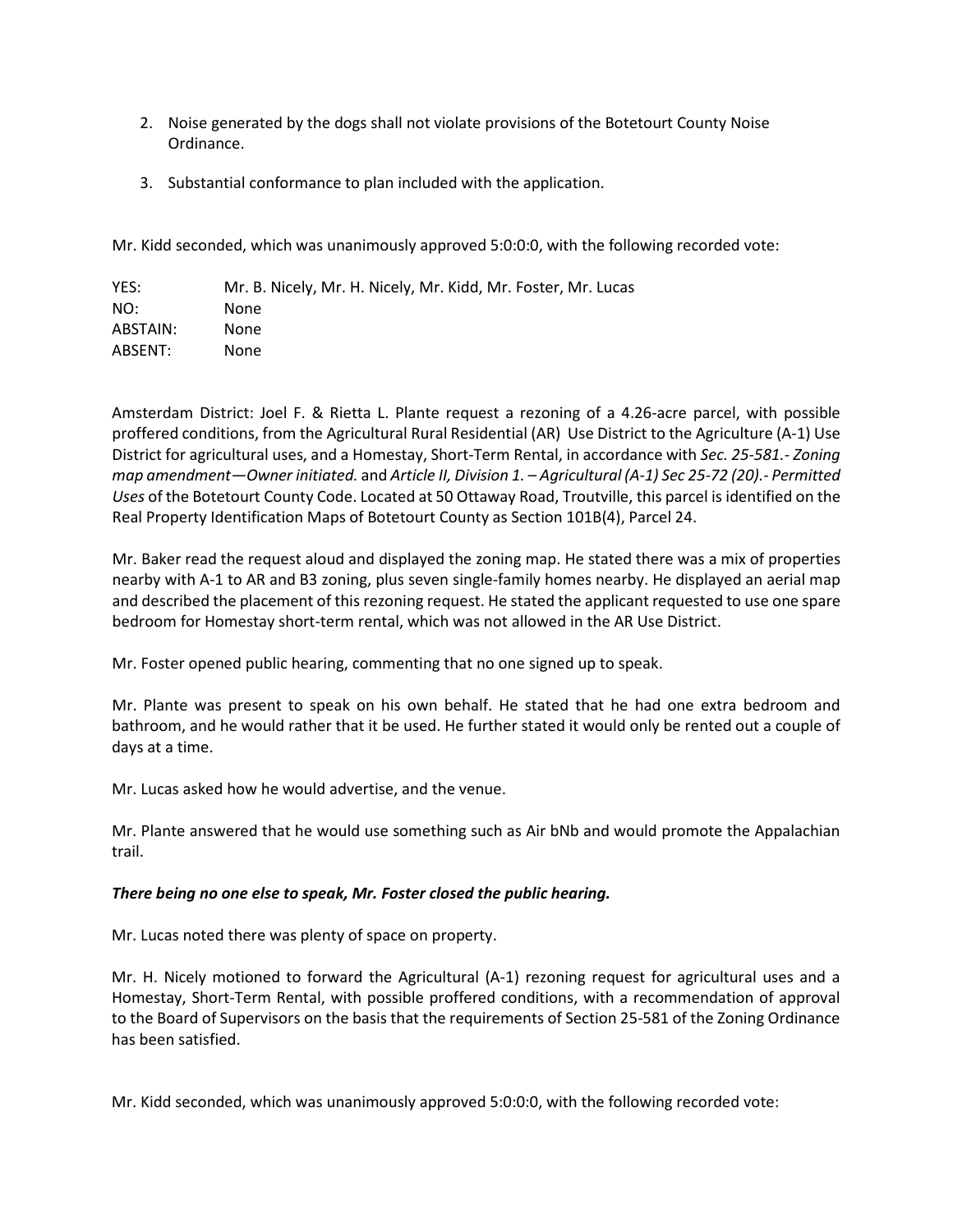YES: Mr. B. Nicely, Mr. H. Nicely, Mr. Kidd, Mr. Foster, Mr. Lucas NO: None ABSTAIN: None ABSENT: None

The Botetourt County Board of Supervisors have authorized the consideration of proposed text amendments to Chapter 25 of the Botetourt County Zoning Ordinance, as follows: Article VI. - Definitions, Section 25-601. Definitions, to amend the existing definition of Convenience store and add a definition for the proposed use: Convenience store, highway; Article II. – District Regulations Generally, Division 11. Business District B-2, Section 25-243. Uses permissible by special exception, to add the proposed use Convenience store, highway that would be permitted through granting only by special exception permit and subject to supplemental regulations; Article IV. – Supplemental Regulations, Division 1. – Use Regulations, to add standards under which the proposed use Convenience store, highway use would be permitted; and Article IV. – Supplemental Regulations, Division 3. – Parking, Section 25-473. – Required off-street parking and loading spaces, to amend the parking requirement for the use of Convenience store and to add a parking requirement for the proposed use Convenience store, highway. A draft of the proposed text amendments is available online or by contacting the Planning & Zoning Office.

Mr. Pearson read the request aloud as he welcomed Mr. Lucas to the Planning Commission and greeted other members.

Mr. Pearson noted this was similar to the current convenience store definition, except this was designed to accommodate large trucks like tractor trailers. He noted the last convenience store approved was Sheetz, that also had a SEP for a car wash. He said the current convenience store definition currently did not allow for high flow diesel, as he mentioned the truck stop and truck complex definitions. Mr. Pearson explained that truck complex had amenities such as showers, etc, and fell under industrial use districts. He further explained that truck stop did not provide for other amenities for the convenience of truck drivers, and basically contained high flow diesel and truck parking. Mr. Pearson commented that Truck Stop was a defined use, but not listed in any use district. He further commented that this petition was trying to accommodate language for high flow diesel and truck parking. He continued with reading the legal ad, as he displayed the definitions. Mr. Pearson explained the existing definition for convenience store was outdated, and proposed to amend and update convenience store, then add convenience store, highway in the definitions and in the B-2 business district, as a use by Special Exception Permit; add convenience store, highway, in the Supplemental regulations, add Section 25-447, convenience store, highway, requiring 1. Must be within a half-mile radius of I-81, 2. Minimum lot size 10 acres, 3. High flow commercial diesel dispensers, parking for commercial trucks, parking spaces designed for commercial trucks and buses shall not be located within the front yard, updated parking requirements for convenience store spaces, and new parking requirements for convenience store, highway. Mr. Pearson discussed four areas where this might take place, and displayed parcel interchange analysis' for Exit 168, Exit 162, Exit 156, and Exit 150. He noted the supplemental regulations tied to the interchanges. Mr. Pearson displayed the half-mile shaded area for Exit 168, stating the white parcels were not 10 acres, red properties would still require a SEP, while green properties in A-1 and FC would require rezoning, plus a SEP. He explained that Exit 162 showed primarily A-1 zoning, that would require rezoning with a SEP. At Exit 156, Mr. Pearson said any tract would require rezoning plus the SEP. He stated the current Brughs Mill convenience store would not qualify, but they could add to the property and rezone it, with the SEP. At Exit 150, Mr. Pearson mentioned that some property was B-2 but did not meet 10-acre requirement. Should this text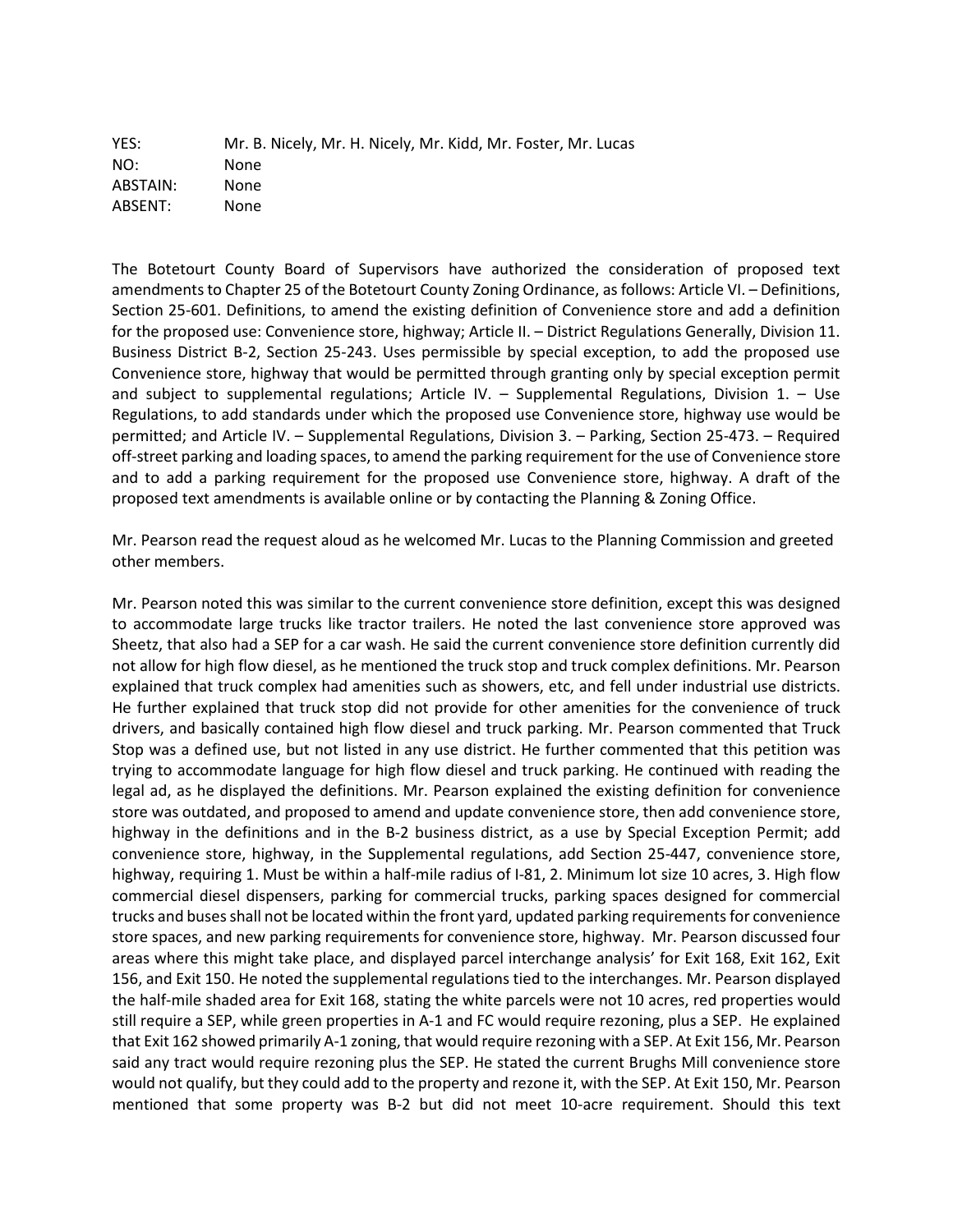amendment move forward, Mr. Pearson said there would be an opportunity if the Planning Commission did not want to see this use at Exit 150, because the Gateway Overlay District could be structured to prohibit the use.

Mr. Lucas requested clarification regarding vehicles parking beside or behind the convenience store.

Mr. Pearson explained that how this happened a lot in residential districts, explaining the difference between setbacks based on the front yard versus the front yard setback. He further explained that the ordinance did not regulate the orientation of the building and that the front setback would be measured from the front line of the convenience store building to any public road frontage and that the high-flow diesel and truck parking would not be allowed in these areas.

Mr. Foster about the difference between what we're discussing and Pilot.

Mr. Pearson replied that they were similar in nature, although Pilot would be classified as a nonconforming use under today's zoning ordinance. He further replied there was not a category or use district that allowed truck parking and high flow diesel in association with a typical convenience store, and the text amendment would basically combine a convenience store and truck stop use into the proposed use Convenience store, highway.

Mr. Foster asked about overnight parking, that now the ordinance would not preclude hours of operation or parking of tractor trailers, noting the difficulty to do if facility open 24 hours, 7 days per week. He also asked if the old truck stop had a mechanism for running trucks.

Mr. Pearson noted that would be a very hard thing to regulate under the zoning ordinance.

Mr. Kidd wanted to know about defining an area this could go in and defining the level of road service upon completion.

Mr. Pearson stated that when a request involved a comprehensive plan map amendment, a Traffic Impact Analysis is required, however, the zoning ordinance does not require such for a rezoning alone, and that the County could consider adding a supplemental regulation for a TIA for this use. After giving Mr. Kidd an example, Mr. Pearson said that in a lot of cases, VDOT could not require any road improvements beyond the frontage of the property. If a TIA was required as a condition of the SEP request for the use and the TIA concluded that the use would cause negative impacts to the public streets, then the Planning Commission and Board of Supervisors would be able to mitigate the impacts in the form of conditions upon the SEP approval.

Mr. Kidd stated there needed to be some way to get a level of service that could be put in there so that we would know what to expect. He further stated he was trying to avoid issues of the old truck stop that are with Pilot station today, as he brought up one exit ramp across a bridge with 90-degree curve. Mr. Kidd said he agreed with the traffic study, because he did not know how many trucks went across per hour, as he noted both his concern and that of Board of Supervisors member Mrs. Amy White. He then asked about truck traffic and level of service that that exit would have, and if there was any way to define that.

Mr. Pearson responded that the TIA was the best way to address the concern, then the Planning Commission and Board of Supervisors would have the basis to consider the level of service prior to the establishment of the use, and conditions to mitigate any concerns.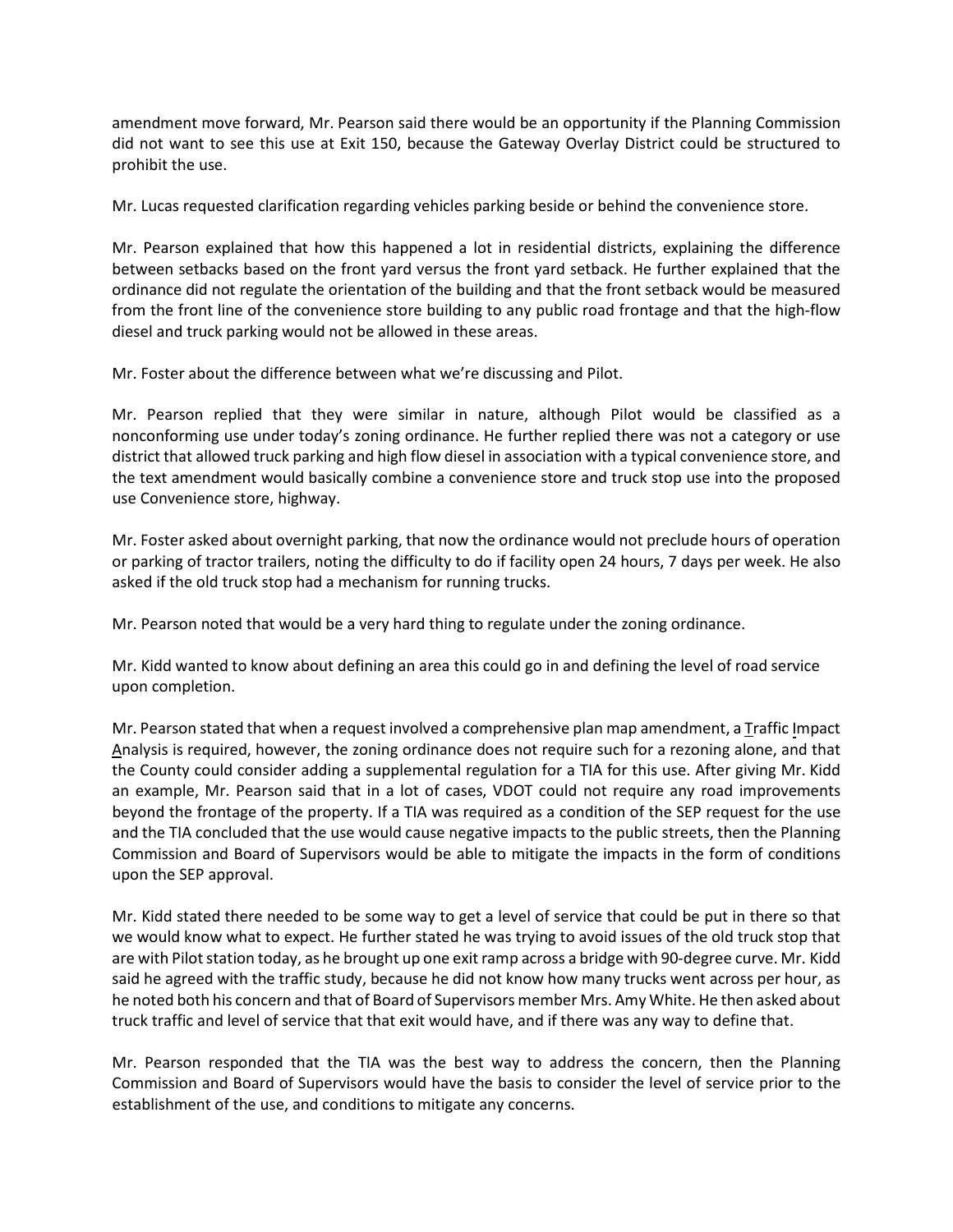Mr. Foster opened the public hearing.

Jon Puvak, attorney at Gentry Locke in Roanoke spoke on behalf of his client. He stated that Mr. Pearson outlined the process, he and his clients were aware this would a SEP, and not by-right. Mr. Puvak further stated his client did not build truck stops, and they did not mind doing a TIA. He commented VDOT would require an approved commercial entrance have t and if the level of service was F, it would not get approved.

Mr. Kidd asked if they had met with VDOT yet.

Mr. Puvak responded they would meet with them tomorrow.

Ms. Cheryl Hines of Buchanan stated her opposition to high flow fuel, heavy commercial development impacting traffic, safety concerns, and the developer proposing a 24/7 operation. After questioning if there was adequate information and plans, Ms. Hines said approving text amendments seemed premature, and requested the Planning Commission do responsible development.

Ms. Arlene Boyd of Buchanan, stated that she was a local business owner located near Sheetz. She said there was too much traffic at Sheetz, she couldn't leave doors open, even during Covid, because fuel fumes were overwhelming. She said that more traffic meant more accidents, and this was a rural environment at Exit 162.

Mr. Tim Mitchell of Buchanan, stated similar concerns, saying this was the camel's nose in the tent to change the character of the area.

### *There being no one else to speak, Mr. Foster closed the public hearing.*

Mr. B. Nicely stated these text amendments would address concerns of what we've heard, and under the power of the SEP, the Planning Commission could dot their I's and cross their T's.

Mr. Kidd noted serious concerns. He stated this was another tool in the toolbox, and he did think we're not at the final stage, that Mr. Pearson had done a lot of work, the Planning Commission definitely needed to add the TIA requirement to the Supplemental Regulations. Mr. Kidd further stated he was looking for safe and efficient ingress and egress, and was not against commercial use at that site, commenting that site was valuable for commercial development. Whatever we look at, Mr. Kidd said this would be one thing to go there.

Mr. Lucas said he was not necessarily for or against, that they needed to define this, put their hands around something we could say yes or no to, and basically have the opportunity to address some of those things. He stated he did not see adding this as a by-right use, and the Planning Commission had the ability to do traffic, environmental impacts. Mr. Lucas said he was ok with the proposed text amendments, but not ready to jump on anything that comes up, and he did not want large traffic shifts. He also said he was not opposed to progress, although they needed to make sure they were not extending further out into the county, and if anyone had a plan, look at it individually.

Mr. H. Nicely stated there were a number of issues to forbear in the future at Exit 162. He agreed this area was ideal for commercial development, and they would do their jobs.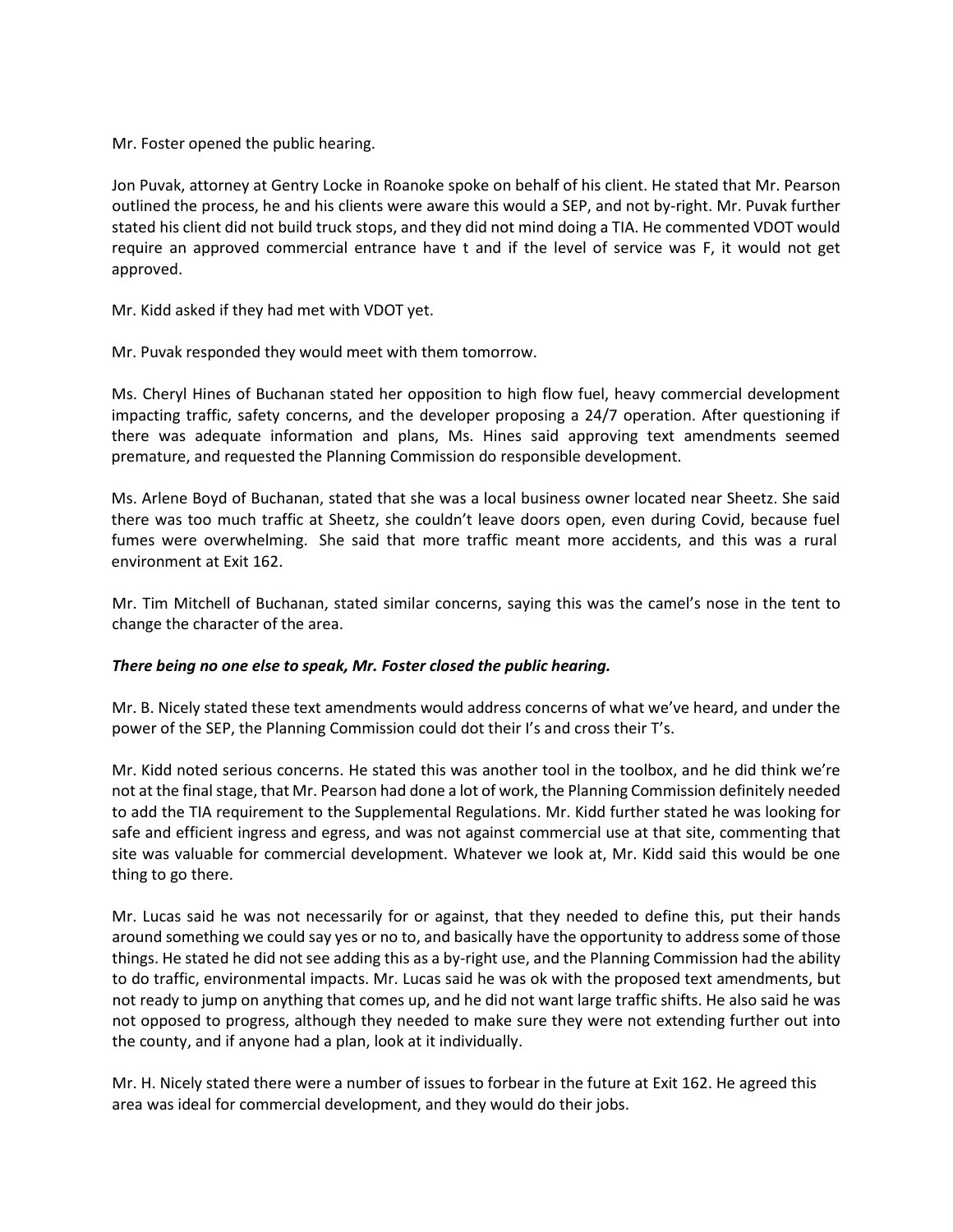Mr. Foster stated he was not opposed to the text amendments, and suggested a limitation of 50 trucks.

Mr. Kidd responded that he was not sure they could limit and regulate the number of trucks.

Mr. Pearson commented there was no application to view at this point, and the site would dictate the number of trucks.

Mr. Lucas said he was ok with traffic studies.

Mr. Kidd stated that was his suggestion to go forward. He noted the applicants had a meeting with VDOT tomorrow, and asked Mr. Puvak if they would return and speak with the Planning Commission next month.

After further discussion, Mr. Puvak noted he and his client would not have a complete answer from VDOT in time for the meeting.

Mr. Foster said that he understood the Planning Commission would be in favor of the text amendments with previous comments to add the TIA to supplemental regulations, and Mr. B. Nicely's remarks.

Mrs. Pendleton stated this fell in line with amendments to include supplemental regulations, such as with utility scale wind, where the county can require additional documentsto be submitted for SEPs for certain uses, and even though this potential scoping would trip TIA, but not all would, as she suggested putting this in Supplemental Regulations or the SEP.

Mr. Kidd motioned to forward the proposed text amendments regarding Convenience Store, highway with a recommendation of approval to the Board of Supervisors on the basis that the requirements of Section 25-583 of the Zoning Ordinance has been satisfied with the revision that a *Traffic Impact Analysis* shall be required to be submitted as part of the special exception permit application.

Mr. Lucas seconded, which was unanimously approved 5:0:0:0, with the following recorded vote:

| YES:     | Mr. B. Nicely, Mr. H. Nicely, Mr. Kidd, Mr. Foster, Mr. Lucas |
|----------|---------------------------------------------------------------|
| NO:      | None                                                          |
| ABSTAIN: | None                                                          |
| ABSENT:  | None                                                          |

Mr. Foster announced this concluded the public hearings.

### **Other business**

Mr. B. Nicely nominated Mr. Kidd for Chair, and Mr. Lucas for Vice-Chair.

Mr. Foster seconded, which was unanimously approved 5:0:0:0, with the following recorded vote:

YES: Mr. B. Nicely, Mr. H. Nicely, Mr. Kidd, Mr. Foster, Mr. Lucas NO: None ABSTAIN: None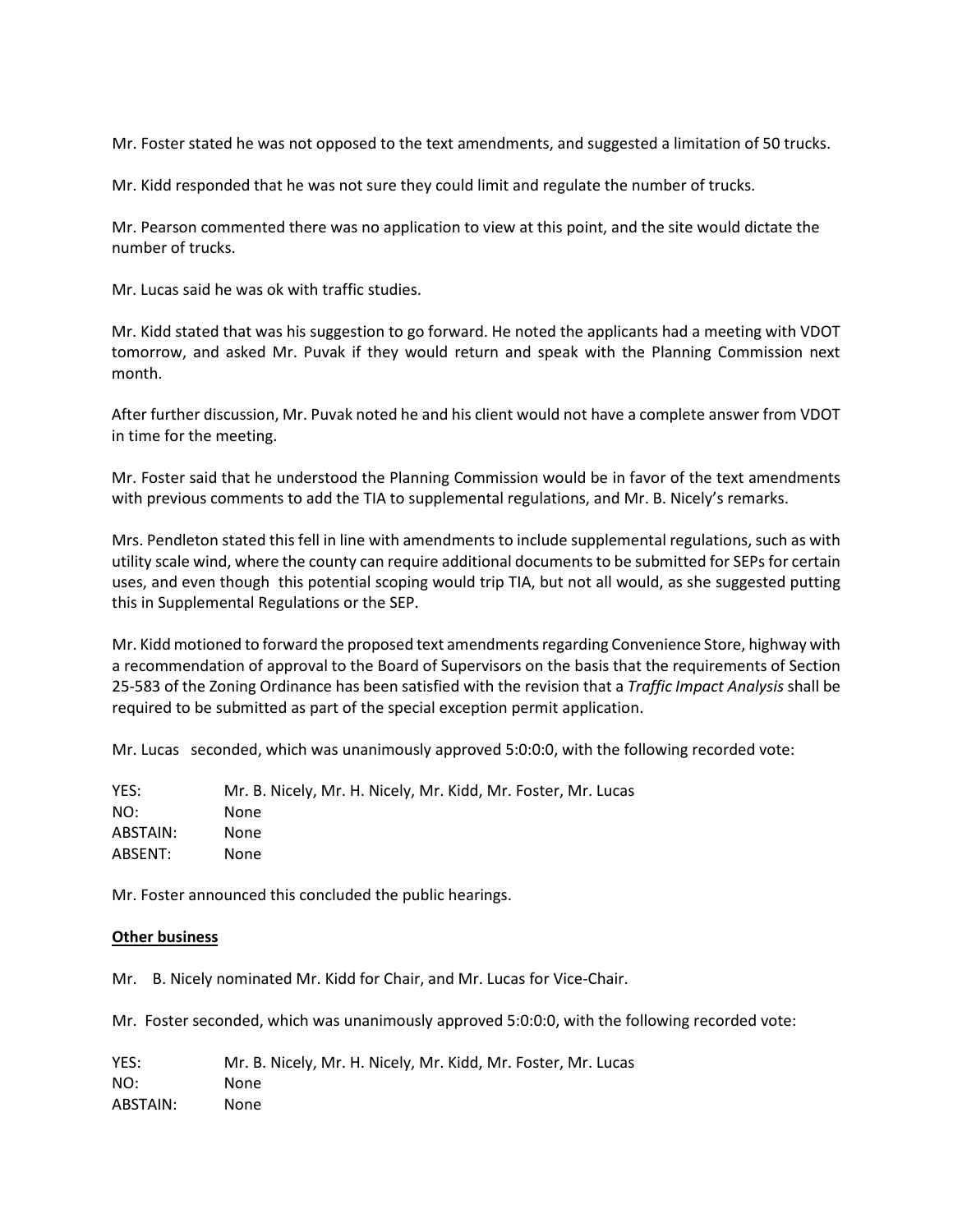### ABSENT: None

The Planning Commission then considered the 2022 Planning Commission Bylaws, with the addition of electronic meetings. Mr. Kidd noted that a member had to be sick, and would be allowed two electronic meetings maximum per year.

Mr. H. Nicely motioned to approved the 2022 Planning Commission Bylaws.

Mr. B. Nicely seconded, which was unanimously approved 5:0:0:0, with the following recorded vote:

| YES:     | Mr. B. Nicely, Mr. H. Nicely, Mr. Kidd, Mr. Foster, Mr. Lucas |
|----------|---------------------------------------------------------------|
| NO:      | None                                                          |
| ABSTAIN: | None                                                          |
| ABSENT:  | None                                                          |

Mr. McCoy commenced the second Comprehensive Plan work session. He gave a project update, discussed the tentative schedule, explained the consultant's work (Renaissance Planning), who provided mapping support, a mapping template, and who had developed an online hub similar to the county's new website. Mr. McCoy noted they would develop a public engagement tool to supplement previous community engagement, as he described upcoming public outreach efforts.

Mrs. Pendleton brought up community facilities and infrastructure.

Mr. McCoy talked about Arts, Culture History; Natural Environment; the Local Economy; plus new chapters of the Comprehensive Plan, and explained the next steps.

Mr. Lucas suggested checking with local colleges for information, plus map for the state historical marker signs.

Mr. H. Nicely mentioned that the Historical Society had resources, and he saw two glaring absences of assets. He stated there was no community center to bring 200-250 people together forsocial, educational or cultural activities, noting that now only the high schools or this facility could be used and none could handle that many people or the ability to serve meals. Mr. H. Nicely stated the county needed some amenities of a conference center, and this would be important for all schools. Second, Mr. H. Nicely stated that Lord Botetourt had no place for kids to play tennis because they could no longer use Hollins University. He further stated that students either had to go to Waldron Park in Roanoke County or they could not practice.

Mr. McCoy stated he would note that and have members review the chapters before they were presented.

Mr. Foster stressed the need to make sure to cover the entire county.

Mr. McCoy then discussed natural environment, the local economy and next steps. He mentioned virtual public meetings, incorporating feedback, working with VDOT to conduct an Exit 150 interchange intermodal planning to redesign, median work at gateway crossing, and VDOT conducting studies.

Mrs. Pendleton stated her appreciating for Mr. McCoy's work on this. She also mentioned Mr. Baker's